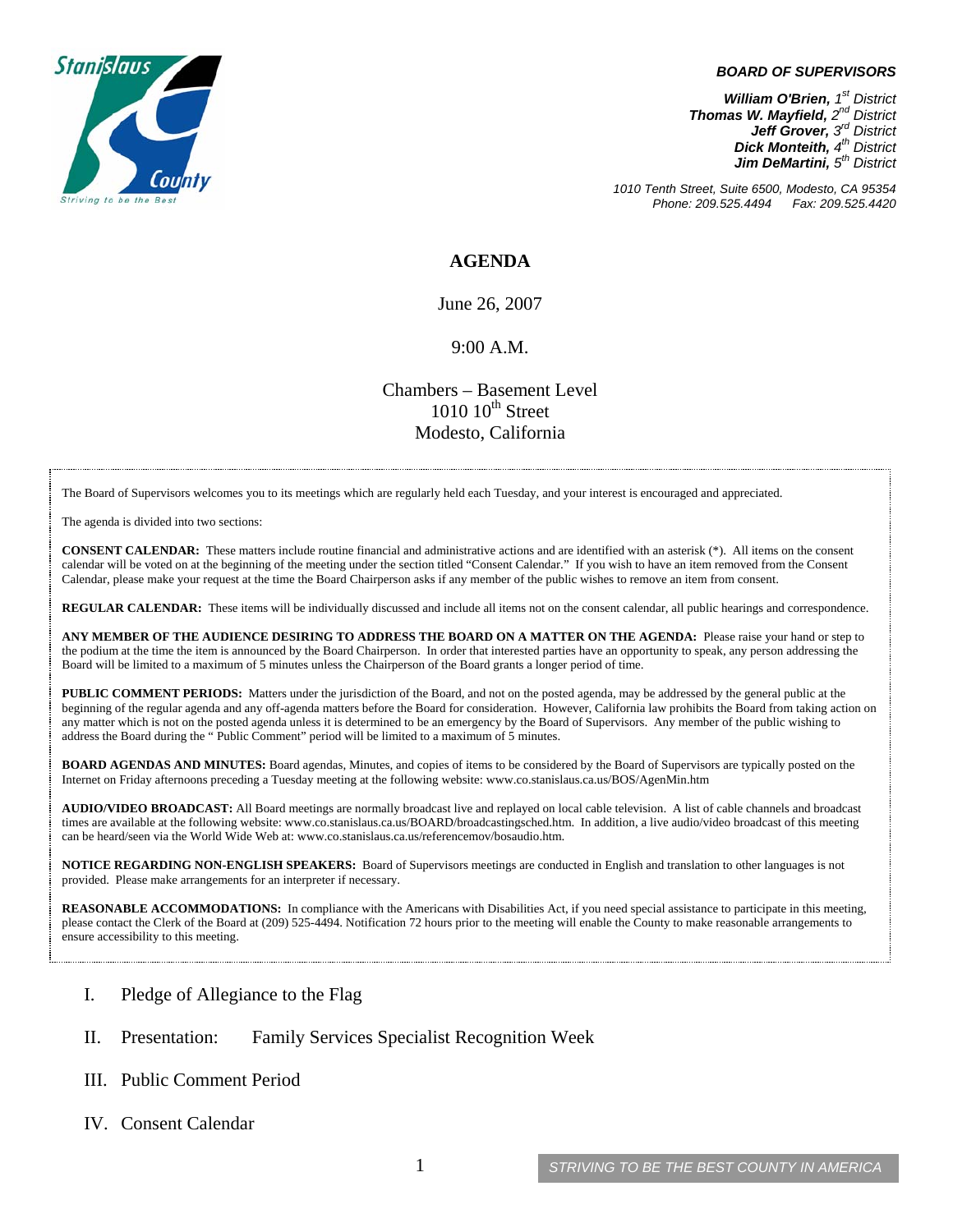# V. Agenda Items

- A. Miscellaneous
- \* 1. Approval of the Minutes for June 19, 2007 ([View Item](http://www.co.stanislaus.ca.us/bos/minutes/2007/min06-19-07.pdf))
- \* 2. Approval to Adopt and Waive the Second Reading of Ordinances:
	- a. C.S. 999 to Amend Section 11.04.040 of the Stanislaus County Code Adding a Speed Zone on Tim Bell Road in the Waterford Area ([View Item](http://www.co.stanislaus.ca.us/bos/agenda/2007/20070626/A02a.pdf))
	- b. C.S. 1000 to Amend Section 11.08.020 of the Stanislaus County Code Adding a No Parking Zone on McClure Road in the Modesto Area ([View Item](http://www.co.stanislaus.ca.us/bos/agenda/2007/20070626/A02b.pdf))
- \* 3. Approval to Amend the 2007 Stanislaus County Board of Supervisors Committee Assignments ([View Item](http://www.co.stanislaus.ca.us/bos/agenda/2007/20070626/A03.pdf))
- \* 4. Approval of Reappointments of:
	- a. Mickey Peabody and Mary Jill Klajic to the Commission on Aging ([View Item](http://www.co.stanislaus.ca.us/bos/agenda/2007/20070626/A04a.pdf))
	- b. Lionel Miguel, Tyler Downing, Catherine Szakmary , Robert Angell and Chip Langman to the Mental Health Board ([View Item](http://www.co.stanislaus.ca.us/bos/agenda/2007/20070626/A04b.pdf))
	- c. Elizabeth Brichetto and LeRoy Gilton to the Oakdale Rural Fire Protection District Board ([View Item](http://www.co.stanislaus.ca.us/bos/agenda/2007/20070626/A04c.pdf))
	- d. Ray Prock to the Agricultural Advisory Board ([View Item](http://www.co.stanislaus.ca.us/bos/agenda/2007/20070626/A04d.pdf))
	- e. Stephen Qualls, Jeff Rowe and Charlene Speck to the Economic Development Action Committee ([View Item](http://www.co.stanislaus.ca.us/bos/agenda/2007/20070626/A04e.pdf))
	- f. Sam Barlett and Eddie Best to the Keyes Fire Protection District Board ([View Item](http://www.co.stanislaus.ca.us/bos/agenda/2007/20070626/A04f.pdf))
	- g. Margaret Bowen to the Stanislaus County Free Library Advisory Board ([View Item](http://www.co.stanislaus.ca.us/bos/agenda/2007/20070626/A04g.pdf))
	- h. Linda Kovacs, Richard Jacobs and Judy Kindle to the Stanislaus County Children's Council ([View Item](http://www.co.stanislaus.ca.us/bos/agenda/2007/20070626/A04h.pdf))
	- i. Jon Edward Maring and Steve Pedrazzi to the West Stanislaus Fire Protection District Board ([View Item](http://www.co.stanislaus.ca.us/bos/agenda/2007/20070626/A04i.pdf))
	- j. Michael Skinner to the Regional Advisory Committee of the Mountain-Valley Emergency Medical Services Agency ([View Item](http://www.co.stanislaus.ca.us/bos/agenda/2007/20070626/A04j.pdf))
	- k. Richard Rosa to the Stanislaus County Airport Land Use Commission ([View Item](http://www.co.stanislaus.ca.us/bos/agenda/2007/20070626/A04k.pdf))
	- l. Ron Martin to the Stanislaus County Employees Retirement Board ([View Item](http://www.co.stanislaus.ca.us/bos/agenda/2007/20070626/A04l.pdf))
- \* 5. Approval to Proclaim the Week of July 22-28, 2007 as Probation Services Week in Stanislaus County ([View Item](http://www.co.stanislaus.ca.us/bos/agenda/2007/20070626/A05.pdf))
- \* 6. Approval to Adopt the Amendments to the Conflict of Interest Code for the Hughson Unified School District ([View Item](http://www.co.stanislaus.ca.us/bos/agenda/2007/20070626/A06.pdf))
- B. Chief Executive Office
- \* 1. Approval of a Resolution to Revise the Deadline to File Appeals for Property Assessments Made Outside the Regular Assessment Period - Assessor ([View Item](http://www.co.stanislaus.ca.us/bos/agenda/2007/20070626/B01.pdf))
- \* 2. Approval to Apply for the Fiscal Year 2007 Homeland Security Grant Program Office of Emergency Services ([View Item](http://www.co.stanislaus.ca.us/bos/agenda/2007/20070626/B02.pdf))
- \* 3. Approval to Accept the Report of Multi-Department Contracts and Agreements for the Period July 2003 through June 2006 - General Services Agency ([View Item](http://www.co.stanislaus.ca.us/bos/agenda/2007/20070626/B03.pdf))
- \* 4. Approval of Final Acceptance of the Clerk Recorder Tenant Improvements by Barham, Inc., of Ceres, CA - Chief Executive Office ([View Item](http://www.co.stanislaus.ca.us/bos/agenda/2007/20070626/B04.pdf))
- \* 5. Approval to Enter Into Agreements with Modesto City Schools and Riverbank Unified School District to Provide School Probation Officer Services; Increase the Budget; and Add a Deputy Probation Officer to Casework Services - Probation ([View Item](http://www.co.stanislaus.ca.us/bos/agenda/2007/20070626/B05.pdf))
- \* 6. Approval of the Expenditure in the Amount of \$5,000 for the Modesto Symphony Orchestra Association from the Community Support Budget as Part of the Fiscal Year 2007-2008 Proposed Budget - Chief Executive Office ([View Item](http://www.co.stanislaus.ca.us/bos/agenda/2007/20070626/B06.pdf))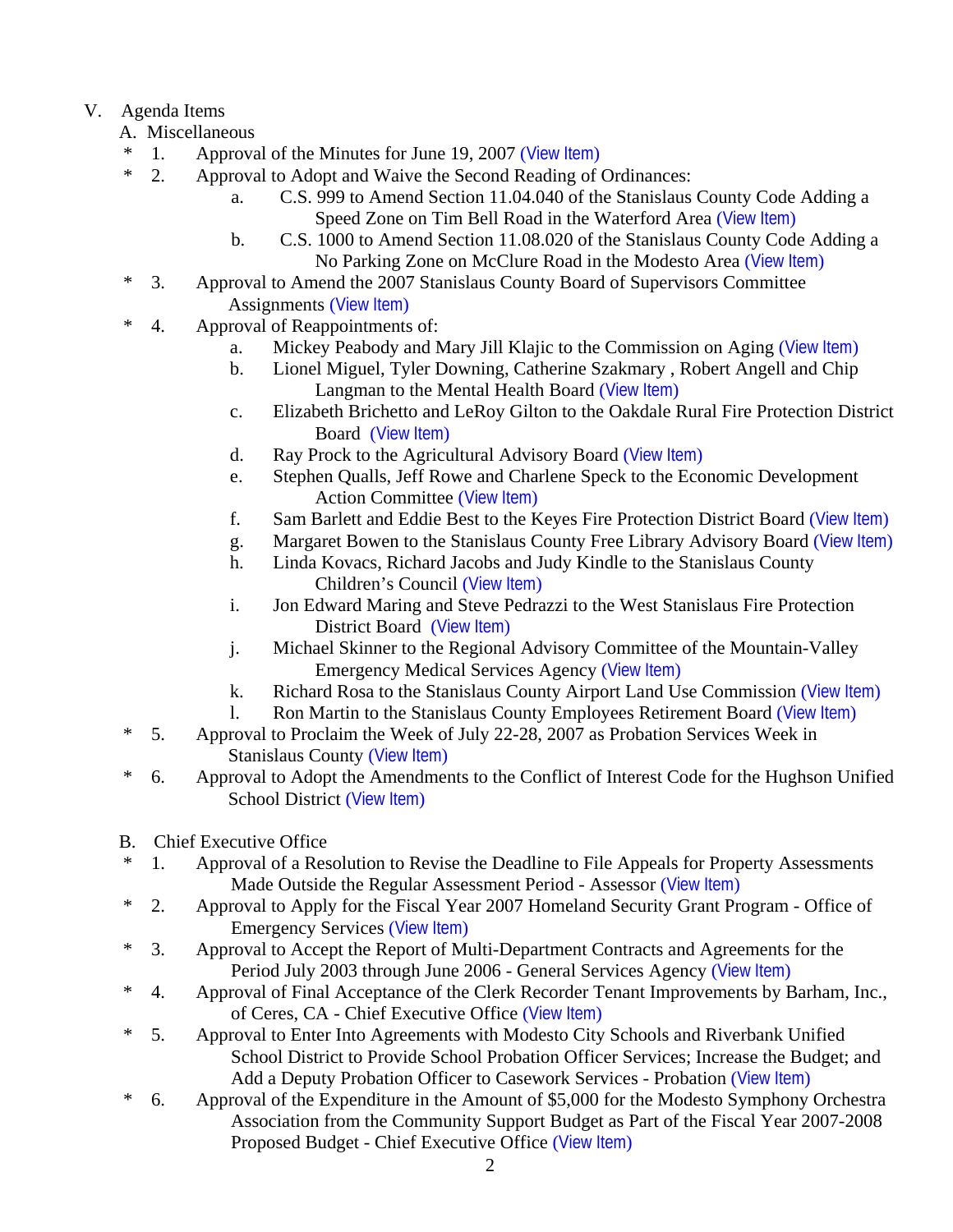- \* 7. Approval of the Labor Agreement Between the County and the Committee of Interns and Residents (CIR) Representing the Resident Physician Bargaining Unit - Chief Executive Office ([View Item](http://www.co.stanislaus.ca.us/bos/agenda/2007/20070626/B07.pdf))
- \* 8. Approval of Labor Agreement Between the County and the Stanislaus County Group Supervisors' Association Representing the Group Supervisors' Bargaining Unit ([View Item](http://www.co.stanislaus.ca.us/bos/agenda/2007/20070626/B08.pdf))
- \* 9. Approval to Transfer Available District Attorney Vertical Prosecution County Match Funds to Other District Attorney Budgets to Ensure they End the 2006-2007 Fiscal Year in a Positive Position ([View Item](http://www.co.stanislaus.ca.us/bos/agenda/2007/20070626/B09.pdf))
- \* 10. Approval to Change the Hours of Operation of the Health Services Agency's Pharmacy at 830 Scenic Drive in Modesto ([View Item](http://www.co.stanislaus.ca.us/bos/agenda/2007/20070626/B10.pdf))
- \* 11. Approval of the Memorandum of Understanding Between the Health Services Agency and the Health Services Agency Foundation to Provide Naming Opportunities to Support a Fund Raising Campaign for the Benefit of the Family Medicine Residency Program ([View Item](http://www.co.stanislaus.ca.us/bos/agenda/2007/20070626/B11.pdf))
- \* 12. Approval for the Health Services Agency to Expand the Contract with Atlas Public Health to Provide Additional Health Insurance Portability and Accountability Act (HIPAA) Compliancy Requirements to the Computerized Integrated Public Health System ([View Item](http://www.co.stanislaus.ca.us/bos/agenda/2007/20070626/B12.pdf))
- \* 13. Authorization to Enter Into a Reimbursable Services Agency Agreement with the California Highway Patrol to Provide Traffic Control for the July 4th Twelfth Annual Fireworks Event on July 4, 2007, at Woodward Reservoir Regional Park - Parks and Recreation ([View Item](http://www.co.stanislaus.ca.us/bos/agenda/2007/20070626/B13.pdf))
- \* 14. Approval of Final Acceptance of the Paradise Medical Office Remodeling Project by Simile Construction Services, Inc., of Modesto, California - Chief Executive Office ([View Item](http://www.co.stanislaus.ca.us/bos/agenda/2007/20070626/B14.pdf))
- \* 15. Acceptance of the Stanislaus County Treasury Pool's May 2007 Monthly Investment Report - Treasurer/Tax Collector ([View Item](http://www.co.stanislaus.ca.us/bos/agenda/2007/20070626/B15.pdf))
	- 16. Adoption of the Final Fiscal Year 2006-2007 Capital Improvement Plan for Stanislaus County ([View Item](http://www.co.stanislaus.ca.us/bos/agenda/2007/20070626/B16.pdf))
	- 17. Approval to Accept the County's Financial Advisor's Review of Stanislaus County's Debt Capacity in Light of Economic Trends, Financial Conditions, and Market/Debt Factors - Chief Executive Office ([View Item](http://www.co.stanislaus.ca.us/bos/agenda/2007/20070626/B17.pdf))
	- 18. Approval to Accept the Updated Public Safety Center Jail Needs Assessment and Public Safety Services Master Plan, Proceed with an Update of the Juvenile Justice Master Plan and Related Actions to Develop an Overall Implementation Strategy - Chief Executive Office ([View Item](http://www.co.stanislaus.ca.us/bos/agenda/2007/20070626/B18.pdf))
	- 19. Approval of Actions to Fund the Operating Deficit in the 2006-2007 Health Services Agency Clinics and Ancillary Services Budget - Chief Executive Office ([View Item](http://www.co.stanislaus.ca.us/bos/agenda/2007/20070626/B19.pdf))
- C. Department of Public Works
- \* 1. Approval and Acceptance of the Subdivision Improvements for Bonita Ranch Unit 3 Subdivision (in Keyes) ([View Item](http://www.co.stanislaus.ca.us/bos/agenda/2007/20070626/C01.pdf))
- \* 2. Approval to Adopt Plans and Specifications for the Fink Road Landfill Fence Replacement Project and Set the Bid Opening Date and Time for August 8, 2007, 2:00 P.M. ([View Item](http://www.co.stanislaus.ca.us/bos/agenda/2007/20070626/C02.pdf))
- \* 3. Approval to Summarily Vacate the Southern 37' Portion of 3rd Street Located Adjacent to "D" Street in Empire in Stanislaus County ([View Item](http://www.co.stanislaus.ca.us/bos/agenda/2007/20070626/C03.pdf))
- \* 4. Approval of the Cooperative Agreement for the McHenry Avenue and Stanislaus River Bridge Replacement Project, Between the Counties of Stanislaus and San Joaquin, and Related Actions Necessary for Project Delivery ([View Item](http://www.co.stanislaus.ca.us/bos/agenda/2007/20070626/C04.pdf))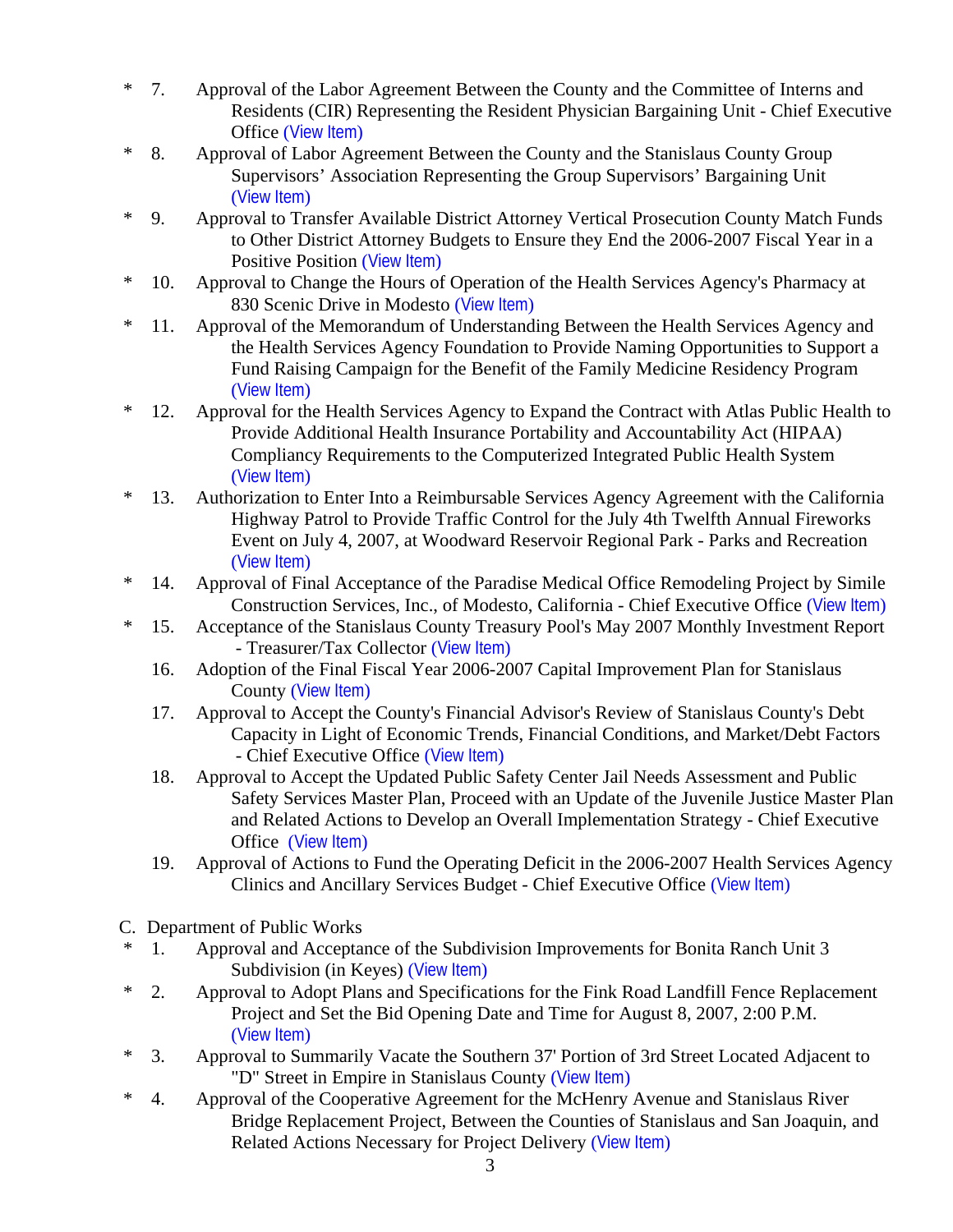- \* 5. Approval to Accept the Summary Report for Sperry Avenue Improvements Phase One, Utility Undergrounding; and Approve the Related Activities Associated with the Closure of Construction of Phase One ([View Item](http://www.co.stanislaus.ca.us/bos/agenda/2007/20070626/C05.pdf))
- D. Department of Planning and Community Development
	- 1. Approval to Adopt the Stanislaus Housing and Support Services Collaborative's "10-Year" Plan to End Long-Term Homelessness" ([View Item](http://www.co.stanislaus.ca.us/bos/agenda/2007/20070626/D01.pdf))
- E. County Counsel
- VI. Scheduled Matters
	- 9:20 a.m. Public Hearing to Consider Increases in the AB939 and Household Hazardous Waste Program Fees at the Stanislaus Resource Recovery Facility ([View Item](http://www.co.stanislaus.ca.us/bos/agenda/2007/20070626/PH920.pdf))
	- 9:25 a.m. Public Hearing to Consider an Appeal of the Planning Commission's Decision to Deny Variance Application No. 2006-03 and Lot Line Application No. 2006-47 - Hardister ([View Item](http://www.co.stanislaus.ca.us/bos/agenda/2007/20070626/PH925.pdf))

## 9:30 a.m. Sitting as the Stanislaus County Redevelopment Agency ([View Item](http://www.co.stanislaus.ca.us/bos/agenda/2007/20070626/PH930.pdf))

- I. Call to Order
- II. Consent Calendar (Those items marked with an \*)
- III. Approval of Minutes
	- \*A. Minutes of May 15, 2007
- IV. Correspondence
	- A. Letter dated June 14, 2007 from Nancy C. Miller, Miller, Owen & Trost
- V. Public Hearings
	- A. None
- VI. Agenda Items
	- \*A. Approval of an Agreement with the Housing Authority of Stanislaus County to Continue the Sewer Connection Program with \$50,000 from the FY 2007-08 Budget and Consider Reallocating \$290,000 of Unexpended Housing Set-Aside Funds to the Program
	- \*B. Approval of an Agreement with the Housing Authority of Stanislaus County to Continue the Major Home Repair Program with \$44,500 the Balance of Unexpended Funds from the FY 2006-07 Contract and \$50,000 from the FY 2007-08 Budget
	- \*C. Approval of an Agreement with the Housing Authority of Stanislaus County to Continue the Minor Home Repair Program and \$50,000 from the FY 2007-08 Budget – Housing Set-Aside Funds and Authorize the Executive Director to Sign and Negotiate on Behalf of the Agency
	- D. Approval of a Memorandum of Understanding between the Keyes Community Services District and the Agency Regarding the Relocation of Sanitary Sewer and Water Lines as Part of the Agency's Keyes Improvement Project and Authorize the Executive Director to Sign and Negotiate on Behalf of the Agency
- VII. Public Forum
- VIII. Adjournment